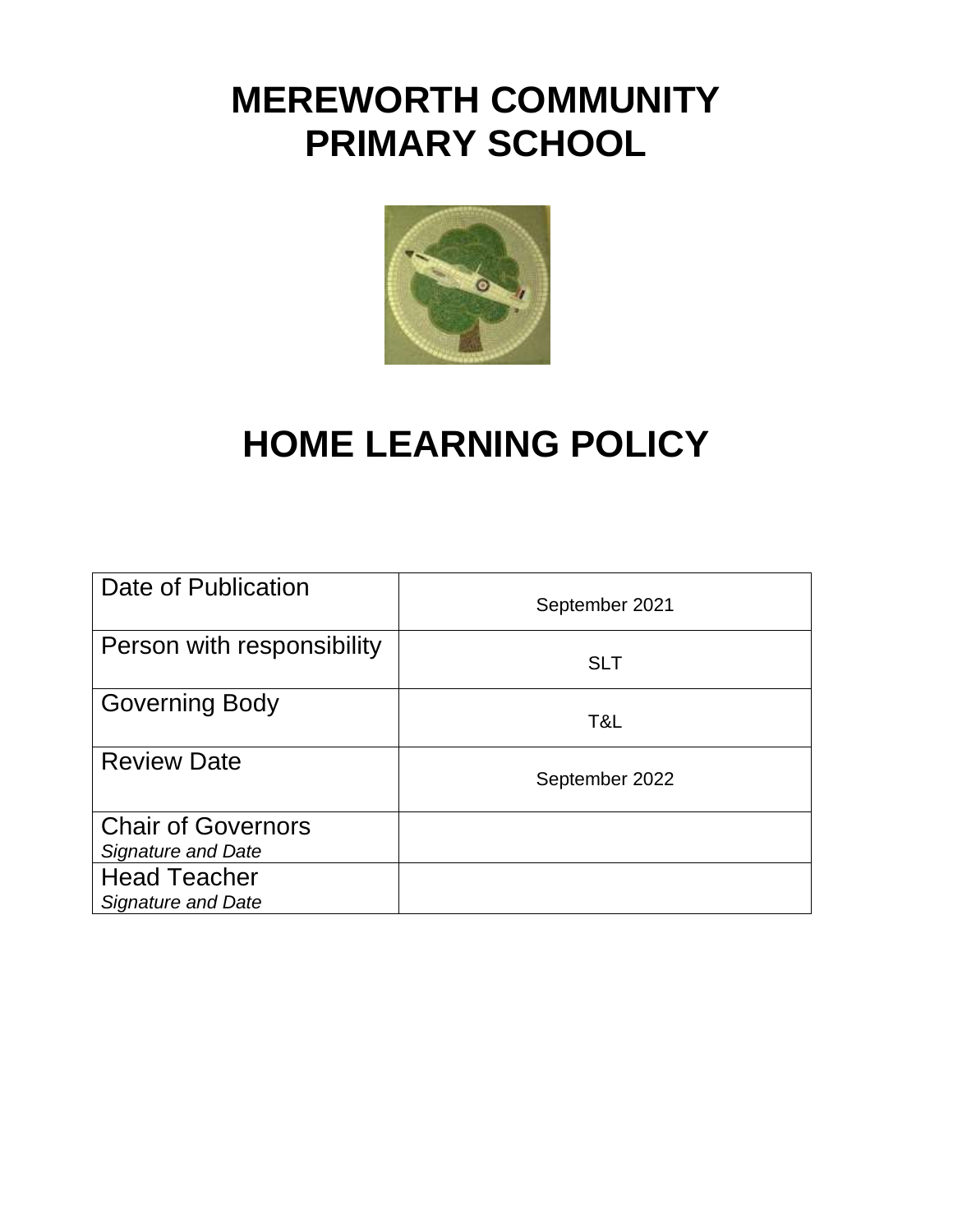#### **Home Learning Policy**

#### **RATIONALE**

It is generally agreed that some form of learning at home is desirable for all primary age children. Home learning should not be an unpleasant experience and, in general, should be used to reinforce children's school learning. For the older children, it helps prepare them for life at secondary school. Home learning also gives parents an opportunity to discuss school work with their children, providing some understanding of, and insight into, the national curriculum. As in all areas of school life, it is essential that parents and school are clear about what is to be achieved, and are mutually supportive.

#### **Aims**

- ensure consistency of approach throughout the school.
- ensure progression towards independence and individual responsibility.
- ensure the needs of the individual pupil are taken into account.
- ensure parents/guardians have a clear understanding about expectations from themselves and the pupil.
- improve the quality of learning experience offered to pupils.
- extend and support the learning experience via reinforcement and revision.
- provide opportunities for parents, pupils and school to work in partnership.
- provide opportunities for parents and pupils to work together to enjoy learning experiences.
- encourage children to develop long term strategies for future needs.
- ◆ at Year 5/6, to prepare children for secondary transfer.

Home learning builds on or contributes to learning undertaken in the classroom. It enables the class teacher and the parent to confirm that the child has an understanding of a subject and helps to instil and develop a sense of discipline about learning at home. If a teacher sets a home learning task, there is an expectation that this will be completed by the set date.

Most home learning will focus on English and Mathematics.

Home learning is provided on a consistent basis, with sufficient time allowed for the completion of the task. Children will be given clear instructions about the activity to be undertaken.

The ability and age of the child will be taken into account when homework is set. Spelling activities and number work will be differentiated to take into account the stage each child is at.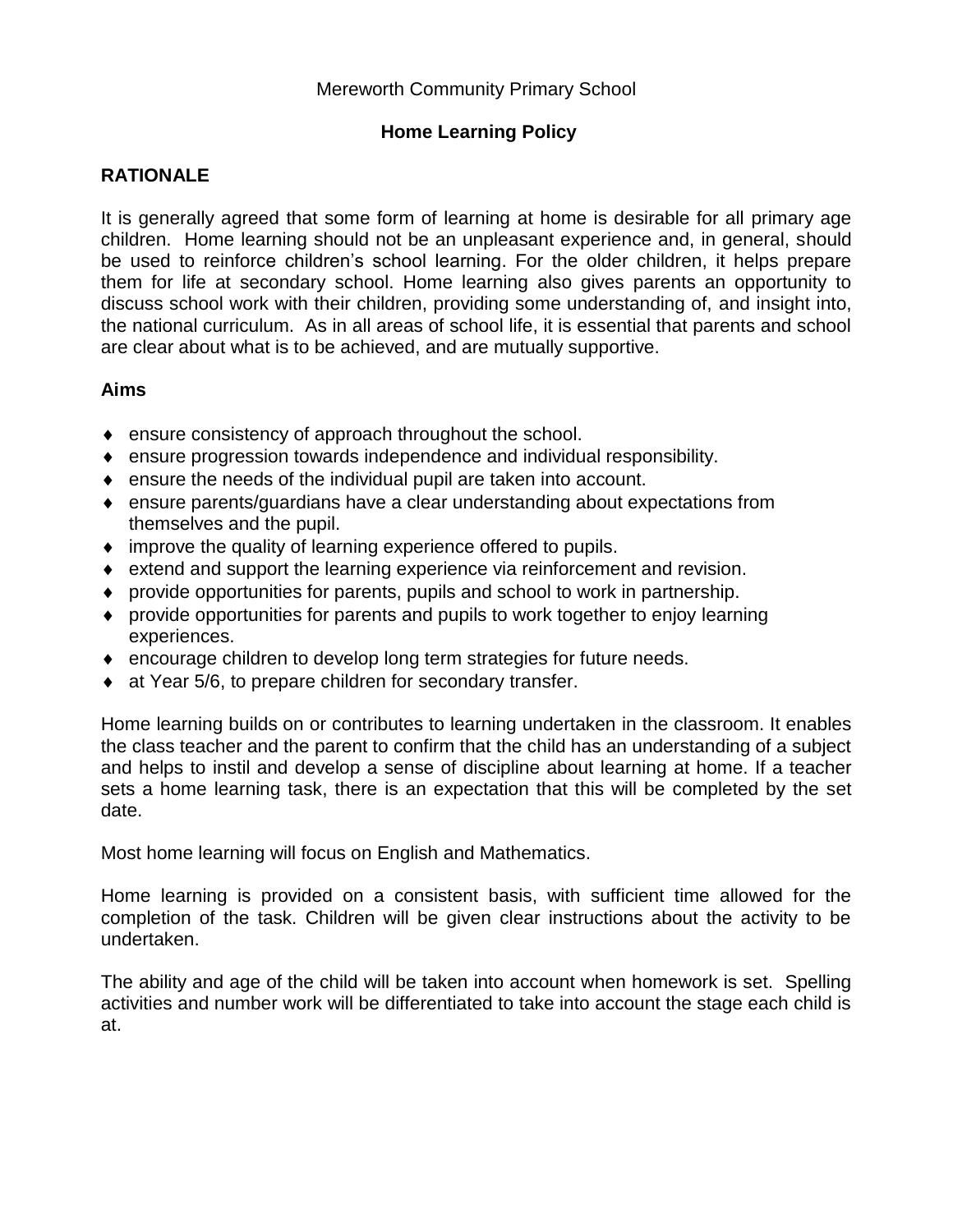### **An overview of home learning and expected time to be taken across the school.**

| Year              | Reading 10-15 mins                                              | <b>Other tasks</b>                                                                                                                                                                                                                                                            |
|-------------------|-----------------------------------------------------------------|-------------------------------------------------------------------------------------------------------------------------------------------------------------------------------------------------------------------------------------------------------------------------------|
| Group             |                                                                 |                                                                                                                                                                                                                                                                               |
| Recep<br>tion     | 10 minutes daily,<br>reading and being<br>read to.              | Other activities to support the learning of key words/ phonics<br>and number skills<br>15 minutes                                                                                                                                                                             |
| Year 1            | 10 minutes daily<br>reading and<br>discussing text              | Word work/spellings, Maths Passport and an alternating<br>piece of English work or Mathletics. Some additional revision<br>work in preparation for the phonics screening.<br>15-20 minutes                                                                                    |
| Year <sub>2</sub> | 10 minutes daily<br>reading and<br>discussing text              | Word work/spellings, Maths Passport and an alternating<br>piece of English work or Mathletics. Some additional revision<br>work in preparation for SATs. Timestable practise from Term<br>6.<br>20 minutes                                                                    |
| Year <sub>3</sub> | 15 minutes reading<br>and discussing text.<br>5 times per week. | Word work/spellings, Maths Passport, Timestables and an<br>alternating piece of English work (SPaG.com) or Mathletics.<br>Once a term the SPaG.com will be replaced with a<br>comprehension activity.<br>30 minutes                                                           |
| Year 4            | 15 minutes reading<br>and discussing text.<br>5 times per week. | Word work/spellings, Maths Passport, Timestables and an<br>alternating piece of English work (SPaG.com) or Mathletics.<br>Once a term the SPaG.com will be replaced with a<br>comprehension activity.<br>30 minutes                                                           |
| Year 5            | 15 minutes reading<br>and discussing text.<br>5 times per week. | Word work/spellings, Maths Passport, Timestables and an<br>alternating piece of English work (SPaG.com) or Mathletics.<br>Once a term the SPaG.com will be replaced with a<br>comprehension activity.<br>30 minutes                                                           |
| Year <sub>6</sub> | 15 minutes reading<br>and discussing text.<br>5 times per week. | Word work/spellings, Maths Passport, Timestables and an<br>alternating piece of English work (SPaG.com) or Mathletics.<br>Once a term the SPaG.com will be replaced with a<br>comprehension activity.<br>30 minutes<br>Some additional revision work in preparation for SATs. |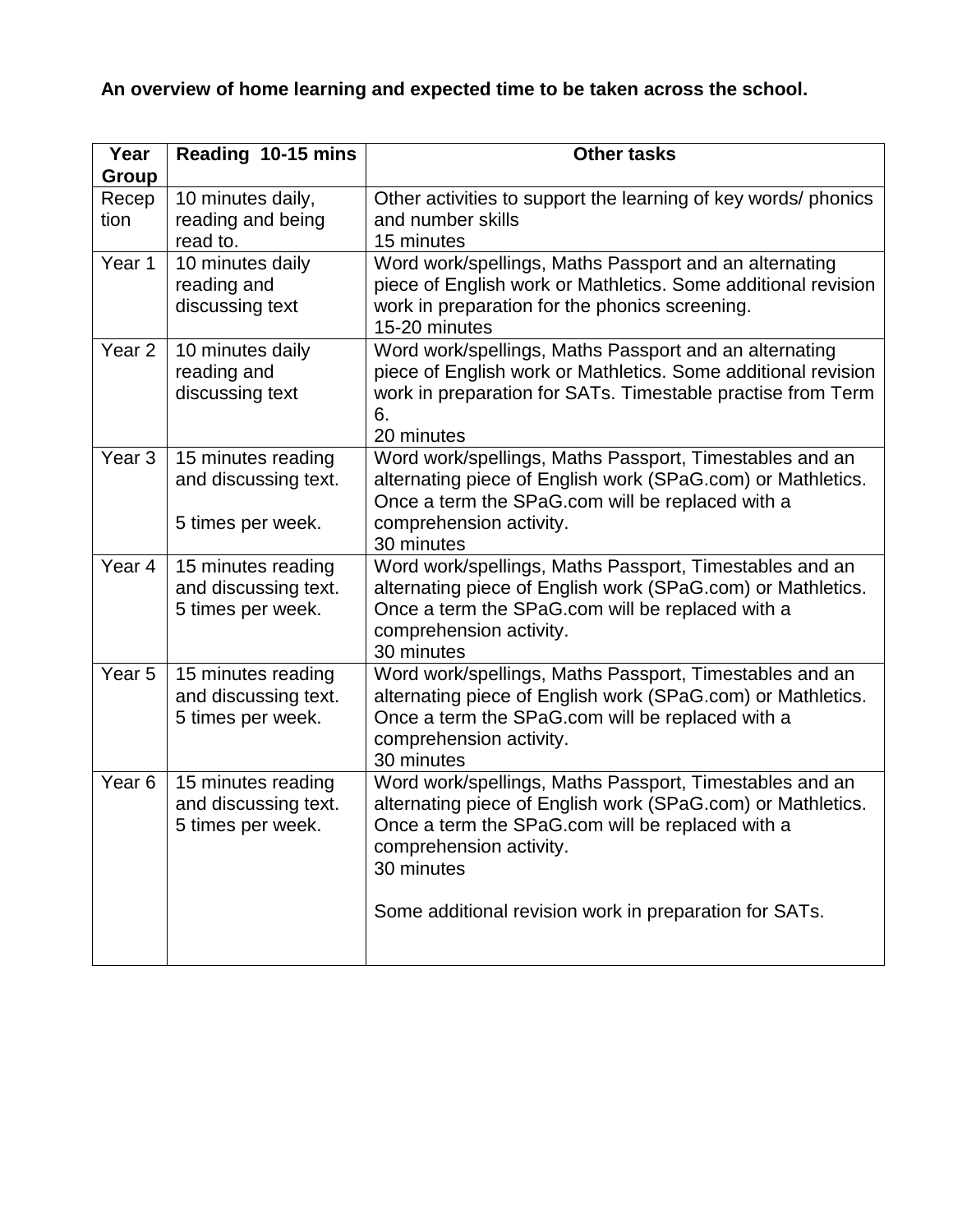KS1 - Termly spellings, Maths Passport Objectives and comprehension activities are to be stuck into the Home Learning book. Spelling tests and Maths Passports are to be completed in Home Learning books. Spellings are focussed on high frequency words and common exception words as divided per year group. All log in details for Mathletics and Purple Mash are to be stuck in Reading records.

K**S**2 – Termly spellings, Maths Passport objectives and comprehension activities will be emailed to parents at the start of each term. Spellings are taken from Twinkl spelling scheme and differentiated where appropriate. All log in details for Mathletics, SPaG.com and Purple Mash are to be stuck in Reading records.

Home learning tasks must total the expected time for each year group or ability and may consequently include several tasks.

#### **Twice a year - July for September, and February - children will be set a 3D topic based project for display.**

#### **Reading**

For children in EYFS and KS1 regular reading and sharing books is vital. Reading practice is essential, throughout primary school. Emergent readers should read with an adult every day and fluent readers should continue to read widely for enjoyment. Children in EYFS and KS1 will have a Phonics reading book alongside a scheme reading book.

For KS2 pupils, there should be a move towards reading independently before discussing the text with parents. Pupils should be encouraged to seek clarification of vocabulary and ideas in discussion with parents. Pupils are encouraged to read a range of fiction, nonfiction and poetry books aiming to collect 5 signatures per week as evidence of reading at home.

A record of phonics books read should be kept by the teacher as well as a record completed by the pupil/parent/teacher in the Reading Record Book. Reading records will be checked daily by an adult in each class.

Teachers may develop reward schemes such as awarding house points (KS2) or Dojos (KS1) each time a parent signs to say the child has read at home.

Guidance on supporting and recording the reading done at home, is given to parents at the start of each academic year (during the 'Meet the teacher' evenings in September).

#### **Mathematics**

We use Maths Passports to practice key objectives in number and fluency. These need continual repetition and rehearsal to really commit them to memory. Parents are encouraged to assist the child with learning times tables, basic doubling and halving and number bonds to 10,100,1000 as appropriate to targets on the passports.

Parents are encouraged to practice concepts such as money, time and measures in real situations. For example through cooking activities, telling the time, calculating times of TV programmes, bedtimes etc. In everyday home life, money can be used in real situations, there are opportunities for working out percentages or calculating best value when